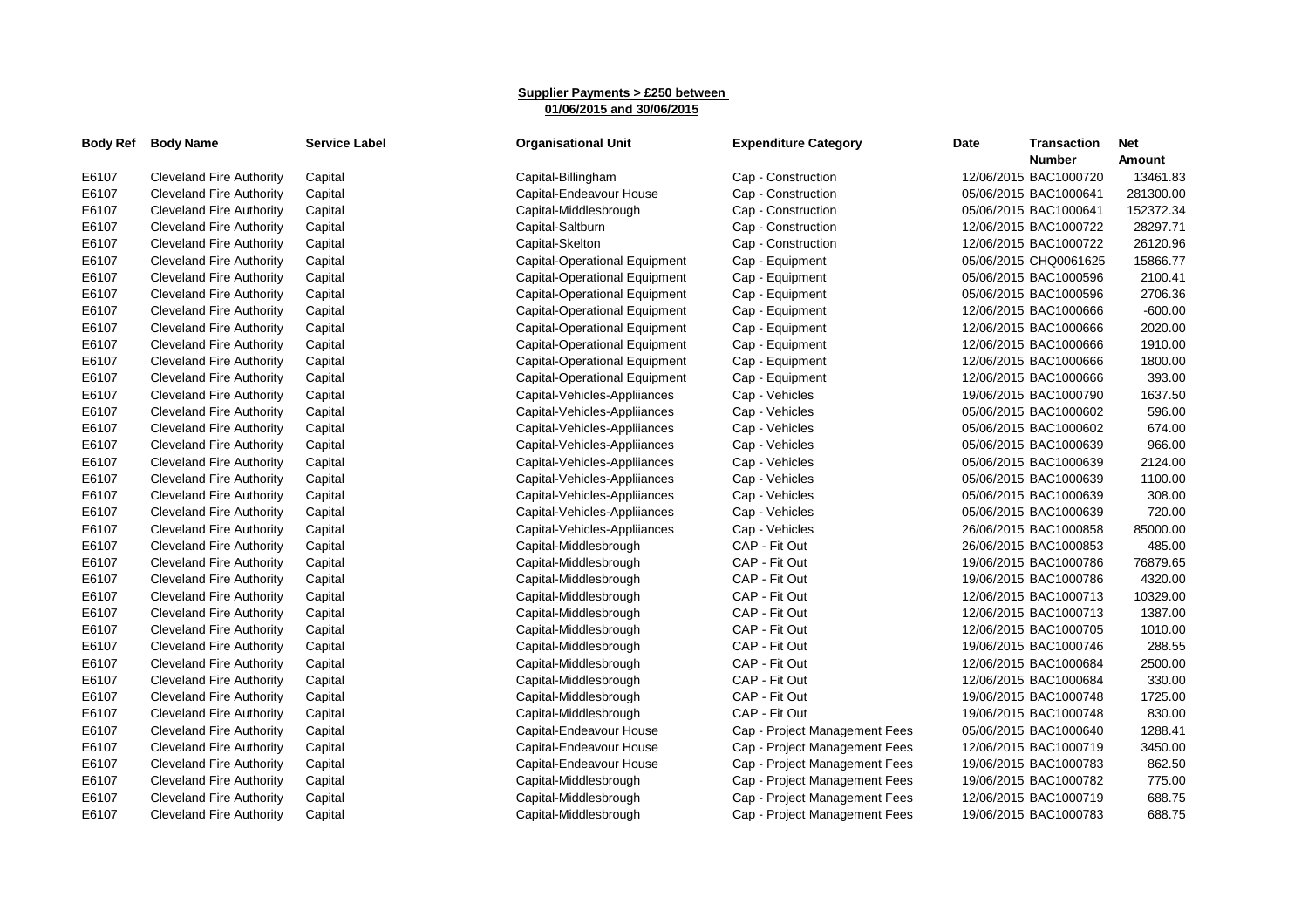E6107 Cleveland Fire Authority Capital Capital-Saltburn Cap - Project Management Fees 19/06/2015 BAC1000779 2045.61 E6107 Cleveland Fire Authority Human Resources Human Resources-Personnel Added Years Early Ret Basic 05/06/2015 BAC1000612 7087.75

E6107 Cleveland Fire Authority Capital Capital-Skelton Cap - Project Management Fees 12/06/2015 BAC1000719 780.00 E6107 Cleveland Fire Authority Capital Capital-Skelton Cap - Project Management Fees 19/06/2015 BAC1000779 2401.36 E6107 Cleveland Fire Authority Capital Capital-Stranton Cap - Project Management Fees 05/06/2015 BAC1000640 1500.00 E6107 Cleveland Fire Authority Capital Capital-Stranton Cap - Project Management Fees 19/06/2015 BAC1000783 1880.00 E6107 Cleveland Fire Authority Capital Capital-Workshops/Strores Cap - Project Management Fees 19/06/2015 BAC1000782 1419.01 E6107 Cleveland Fire Authority Capital Capital-Workshops/Strores Cap - Project Management Fees 12/06/2015 BAC1000719 600.00 E6107 Cleveland Fire Authority Capital Capital-L & D Centre Cap - Architect Fees 05/06/2015 BAC1000641 7725.00 E6107 Cleveland Fire Authority Capital Capital-Saltburn Cap - Architect Fees 12/06/2015 BAC1000719 975.00 E6107 Cleveland Fire Authority Community Fire Safety Youth Engagement Basic Pay Apt & C 05/06/2015 BAC1000620 877.69 E6107 Cleveland Fire Authority Community Fire Safety Youth Engagement Basic Pay Apt & C 05/06/2015 BAC1000620 616.99 E6107 Cleveland Fire Authority Community Fire Safety Youth Engagement Basic Pay Apt & C 05/06/2015 BAC1000620 616.99 E6107 Cleveland Fire Authority Human Resources Human Resources-Hlth & Safety Basic Pay Apt & C 05/06/2015 BAC1000620 326.88 E6107 Cleveland Fire Authority Human Resources Human Resources-Personnel Basic Pay Apt & C 05/06/2015 BAC1000644 487.29 E6107 Cleveland Fire Authority Human Resources Human Resources-Personnel Basic Pay Apt & C 12/06/2015 BAC1000724 296.33 E6107 Cleveland Fire Authority Human Resources Human Resources-Personnel Basic Pay Apt & C 26/06/2015 BAC1000852 487.29 E6107 Cleveland Fire Authority Management & Support Services Training-LDC Basic Pay - Driver Handymen 12/06/2015 BAC1000725 411.44 E6107 Cleveland Fire Authority Management & Support Services Training-LDC Basic Pay - Driver Handymen 05/06/2015 BAC1000646 333.60 E6107 Cleveland Fire Authority Management & Support Services Training-LDC Basic Pay - Driver Handymen 19/06/2015 BAC1000788 411.44 E6107 Cleveland Fire Authority Management & Support Services Training-LDC Basic Pay - Driver Handymen 26/06/2015 BAC1000855 411.44 E6107 Cleveland Fire Authority Management & Support Services Training-LDC Basic Pay - Driver Handymen 26/06/2015 BAC1000855 411.44 E6107 Cleveland Fire Authority Management & Support Services Transport Maintenance-Thornaby Workshop Mechanics Basic Pay 19/06/2015 BAC1000788 365.04 E6107 Cleveland Fire Authority Management & Support Services Transport Maintenance-Thornaby Workshop Mechanics Basic Pay 26/06/2015 BAC1000855 375.18 E6107 Cleveland Fire Authority Management & Support Services Transport Maintenance-Thornaby Workshop Mechanics Basic Pay 12/06/2015 BAC1000732 432.96 E6107 Cleveland Fire Authority Management & Support Services Transport Maintenance-Thornaby Workshop Mechanics Basic Pay 26/06/2015 BAC1000857 728.16 E6107 Cleveland Fire Authority Management & Support Services Transport Maintenance-Thornaby Workshop Mechanics Basic Pay 26/06/2015 BAC1000857 728.16 E6107 Cleveland Fire Authority Management & Support Services CBRN Travel/Subsistence - Training 26/06/2015 BAC1000846 3852.01 E6107 Cleveland Fire Authority Management & Support Services Training Travel/Subsistence - Training 05/06/2015 BAC1000610 325.00 E6107 Cleveland Fire Authority Management & Support Services Training CFB Workforce Dev Trng Progs 12/06/2015 BAC1000661 3000.00 E6107 Cleveland Fire Authority Management & Support Services Training CFB Workforce Dev Trng Progs 12/06/2015 BAC1000661 419.20 E6107 Cleveland Fire Authority Management & Support Services Training CFB Workforce Dev Trng Progs 12/06/2015 BAC1000661 380.80 E6107 Cleveland Fire Authority Management & Support Services Training CFB Workforce Dev Trng Progs 12/06/2015 BAC1000707 1720.60 E6107 Cleveland Fire Authority Management & Support Services Training CFB Workforce Dev Trng Progs 12/06/2015 BAC1000707 525.60 E6107 Cleveland Fire Authority Management & Support Services Training CFB Workforce Dev Trng Progs 26/06/2015 BAC1000831 750.00 E6107 Cleveland Fire Authority Management & Support Services Training CFB Workforce Dev Trng Progs 26/06/2015 BAC1000831 300.00 E6107 Cleveland Fire Authority Management & Support Services Training CFB Workforce Dev Trng Progs 26/06/2015 BAC1000831 750.00 E6107 Cleveland Fire Authority Management & Support Services Training CFB Workforce Dev Trng Progs 26/06/2015 BAC1000831 376.55 E6107 Cleveland Fire Authority Management & Support Services Training CFB Workforce Dev Trng Progs 12/06/2015 BAC1000669 640.00 E6107 Cleveland Fire Authority Management & Support Services Training CFB Trng Resources 12/06/2015 BAC1000675 696.39 E6107 Cleveland Fire Authority Management & Support Services Training CFB Trng Resources 12/06/2015 BAC1000727 510.00 E6107 Cleveland Fire Authority Management & Support Services Training CFB Trng Resources 12/06/2015 BAC1000727 510.00 E6107 Cleveland Fire Authority Management & Support Services Training CFB Trng Resources 26/06/2015 BAC1000836 986.00 E6107 Cleveland Fire Authority Management & Support Services Training-LDC Marketing/Promotional Costs 19/06/2015 BAC1000785 270.00 E6107 Cleveland Fire Authority Human Resources Human Resources-Personnel Added Years Early Ret Basic 05/06/2015 BAC1000612 12211.93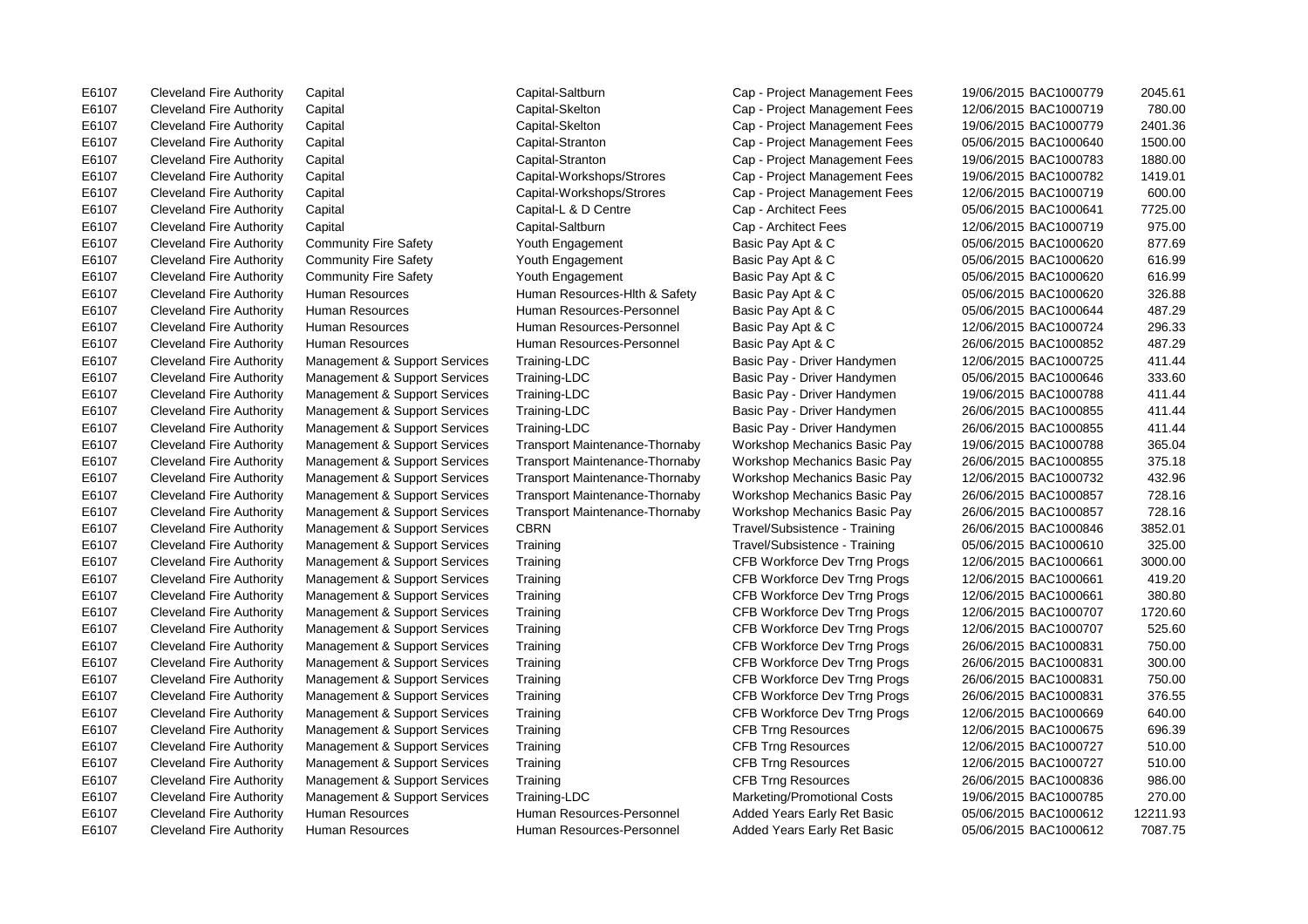E6107 Cleveland Fire Authority Human Resources Human Resources-Personnel Added Years Early Ret Basic 05/06/2015 BAC1000612 269.48 E6107 Cleveland Fire Authority Management & Support Services HQ & Central Support Grounds Maintenance 12/06/2015 BAC1000672 1342.00 E6107 Cleveland Fire Authority Firefighting & Rescue Operatio Billingham Property repairs (Reactive) 12/06/2015 BAC1000720 9808.82 E6107 Cleveland Fire Authority Firefighting & Rescue Operatio Guisborough Property repairs (Reactive) 12/06/2015 BAC1000712 292.00 E6107 Cleveland Fire Authority Firefighting & Rescue Operatio Redcar Property repairs (Reactive) 12/06/2015 BAC1000672 827.09 E6107 Cleveland Fire Authority Firefighting & Rescue Operatio Stockton Property repairs (Reactive) 12/06/2015 BAC1000672 270.00 E6107 Cleveland Fire Authority Firefighting & Rescue Operatio Stranton Property repairs (Reactive) 12/06/2015 BAC1000718 1500.00 E6107 Cleveland Fire Authority Firefighting & Rescue Operatio Thornaby Property repairs (Reactive) 26/06/2015 BAC1000812 263.55 E6107 Cleveland Fire Authority Firefighting & Rescue Operatio Yarm Property repairs (Reactive) 19/06/2015 BAC1000745 270.00 E6107 Cleveland Fire Authority Management & Support Services HQ & Central Support Property repairs (Reactive) 12/06/2015 BAC1000728 340.84 E6107 Cleveland Fire Authority Management & Support Services HQ & Central Support Property repairs (Reactive) 12/06/2015 BAC1000672 1000.00 E6107 Cleveland Fire Authority Management & Support Services HQ & Central Support Property repairs (Reactive) 12/06/2015 BAC1000717 720.56 E6107 Cleveland Fire Authority Management & Support Services HQ & Central Support Property repairs (Reactive) 19/06/2015 BAC1000742 275.00 E6107 Cleveland Fire Authority Management & Support Services Training-LDC Property repairs (Reactive) 26/06/2015 CHQ0400015 1400.00 E6107 Cleveland Fire Authority Management & Support Services HQ & Central Support Property Mtce (Planned) 19/06/2015 BAC1000789 405.63 E6107 Cleveland Fire Authority Management & Support Services HQ & Central Support Property Mtce (Planned) 19/06/2015 BAC1000789 273.85 E6107 Cleveland Fire Authority Management & Support Services Training-LDC Property Mtce (Planned) 19/06/2015 BAC1000789 352.92 E6107 Cleveland Fire Authority Firefighting & Rescue Operatio Coulby Newham Gas Vat 17.5% Metered Supply 26/06/2015 BAC1000844 710.31 E6107 Cleveland Fire Authority Firefighting & Rescue Operatio Grangetown Gas Vat 17.5% Metered Supply 26/06/2015 BAC1000844 422.03 E6107 Cleveland Fire Authority Firefighting & Rescue Operatio Redcar Gas Vat 17.5% Metered Supply 05/06/2015 BAC1000635 314.60 E6107 Cleveland Fire Authority Firefighting & Rescue Operatio Stockton Gas Vat 17.5% Metered Supply 26/06/2015 BAC1000844 619.46 E6107 Cleveland Fire Authority Firefighting & Rescue Operatio Stranton Gas Vat 17.5% Metered Supply 05/06/2015 BAC1000635 809.96 E6107 Cleveland Fire Authority Firefighting & Rescue Operatio Thornaby Gas Vat 17.5% Metered Supply 26/06/2015 BAC1000844 441.81 E6107 Cleveland Fire Authority Management & Support Services HQ & Central Support Gas Vat 17.5% Metered Supply 26/06/2015 BAC1000844 1459.54 E6107 Cleveland Fire Authority Management & Support Services Procurement/Stores-Stores Gas Vat 17.5% Metered Supply 26/06/2015 BAC1000844 441.81 E6107 Cleveland Fire Authority Management & Support Services Training-LDC Gas Vat 17.5% Metered Supply 26/06/2015 BAC1000844 1266.10 E6107 Cleveland Fire Authority Management & Support Services Transport Maintenance-Thornaby Gas Vat 17.5% Metered Supply 26/06/2015 BAC1000844 883.64 E6107 Cleveland Fire Authority Community Fire Safety Youth Engagement-Redcar Electricity Vat 17.5% Standard 19/06/2015 BAC1000757 489.78 E6107 Cleveland Fire Authority Firefighting & Rescue Operatio Billingham Electricity Vat 17.5% Standard 19/06/2015 BAC1000757 464.04 E6107 Cleveland Fire Authority Firefighting & Rescue Operatio Coulby Newham Electricity Vat 17.5% Standard 19/06/2015 BAC1000757 533.56 E6107 Cleveland Fire Authority Firefighting & Rescue Operatio Grangetown Electricity Vat 17.5% Standard 19/06/2015 BAC1000757 661.86 E6107 Cleveland Fire Authority Firefighting & Rescue Operatio Marine Electricity Vat 17.5% Standard 19/06/2015 BAC1000757 493.04 E6107 Cleveland Fire Authority Firefighting & Rescue Operatio Middlesbrough Electricity Vat 17.5% Standard 19/06/2015 CHQ0400008 1635.50 E6107 Cleveland Fire Authority Firefighting & Rescue Operatio Redcar Electricity Vat 17.5% Standard 19/06/2015 BAC1000757 623.36 E6107 Cleveland Fire Authority Firefighting & Rescue Operatio Saltburn Electricity Vat 17.5% Standard 19/06/2015 BAC1000757 342.41 E6107 Cleveland Fire Authority Firefighting & Rescue Operatio Stockton Electricity Vat 17.5% Standard 19/06/2015 BAC1000757 839.17 E6107 Cleveland Fire Authority Firefighting & Rescue Operatio Stranton Electricity Vat 17.5% Standard 19/06/2015 BAC1000757 693.18 E6107 Cleveland Fire Authority Firefighting & Rescue Operatio Thornaby Electricity Vat 17.5% Standard 19/06/2015 BAC1000757 618.95 E6107 Cleveland Fire Authority Management & Support Services HQ & Central Support Electricity Vat 17.5% Standard 19/06/2015 BAC1000757 3238.02 E6107 Cleveland Fire Authority Management & Support Services Procurement/Stores-Stores Electricity Vat 17.5% Standard 19/06/2015 BAC1000757 309.47 E6107 Cleveland Fire Authority Management & Support Services Training-LDC Electricity Vat 17.5% Standard 19/06/2015 BAC1000757 1323.73 E6107 Cleveland Fire Authority Management & Support Services Transport Maintenance-Thornaby Electricity Vat 17.5% Standard 19/06/2015 BAC1000757 309.48 E6107 Cleveland Fire Authority Firefighting & Rescue Operatio Billingham Heating Oil Heating Oil 26/06/2015 BAC1000849 1918.04 E6107 Cleveland Fire Authority Firefighting & Rescue Operatio Grangetown Water Charges - Metered 0% Vat 26/06/2015 BAC1000818 568.32 E6107 Cleveland Fire Authority Firefighting & Rescue Operatio Redcar Water Charges - Metered 0% Vat 19/06/2015 BAC1000751 312.58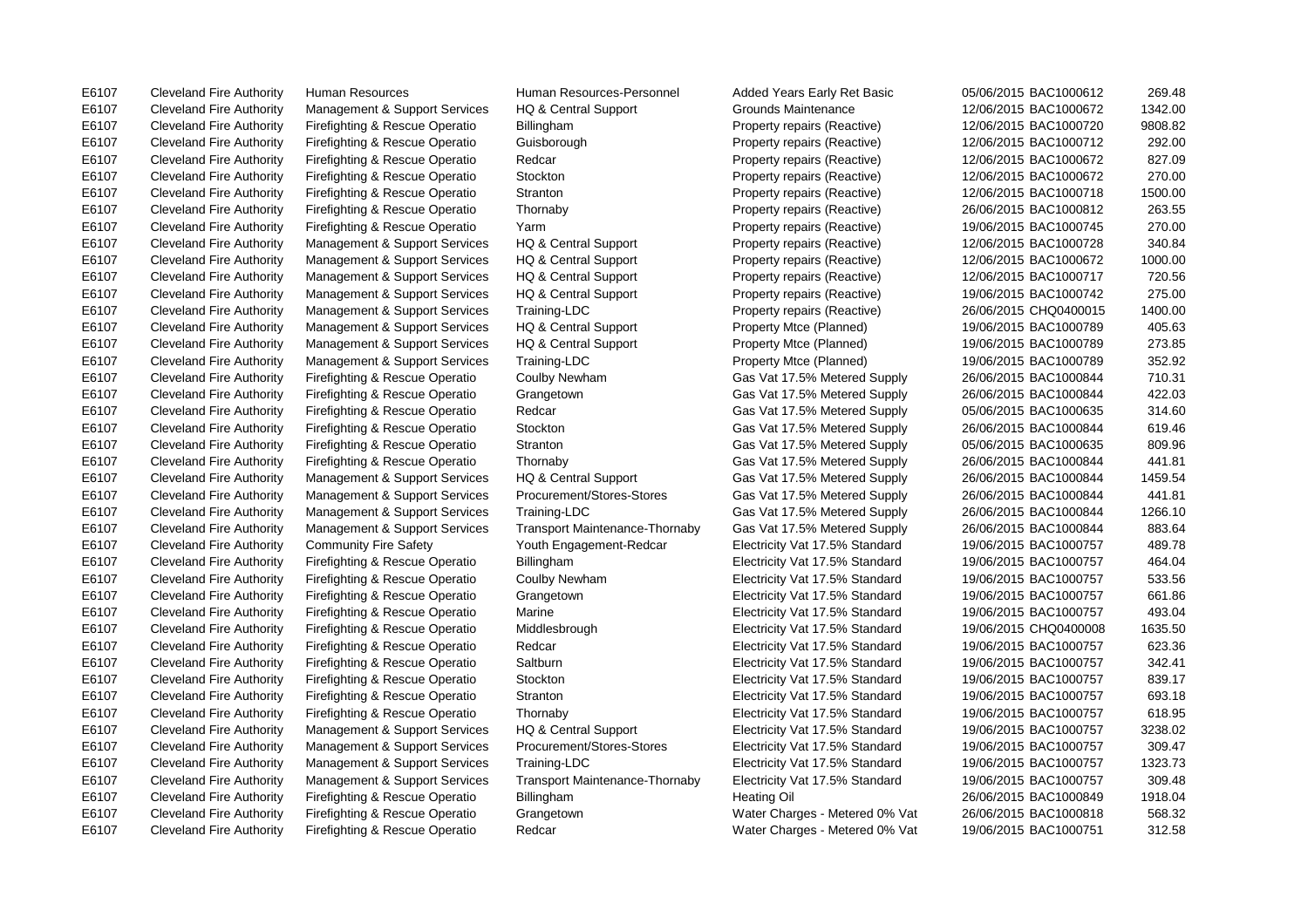E6107 Cleveland Fire Authority Firefighting & Rescue Operatio Stockton Water Charges - Metered 0% Vat 19/06/2015 BAC1000751 528.46

E6107 Cleveland Fire Authority Community Fire Safety Youth Engagement-Redcar Sewerage Charges 19/06/2015 BAC1000751 313.15 E6107 Cleveland Fire Authority Firefighting & Rescue Operatio Grangetown Sewerage Charges 26/06/2015 BAC1000818 1945.57 E6107 Cleveland Fire Authority Firefighting & Rescue Operatio Redcar Secure Sewerage Charges 19/06/2015 BAC1000751 398.56 E6107 Cleveland Fire Authority Firefighting & Rescue Operatio Stockton Stockton Sewerage Charges 19/06/2015 BAC1000751 1082.69 E6107 Cleveland Fire Authority Management & Support Services HQ & Central Support Sewerage Charges 26/06/2015 BAC1000813 1593.00 E6107 Cleveland Fire Authority Firefighting & Rescue Operatio Firefighting & Rescue Cleaning Materials 26/06/2015 BAC1000835 604.00 E6107 Cleveland Fire Authority Firefighting & Rescue Operatio Firefighting & Rescue Cleaning Materials 26/06/2015 BAC1000811 604.50 E6107 Cleveland Fire Authority Firefighting & Rescue Operatio Firefighting & Rescue Medical & Toilet 19/06/2015 BAC1000773 425.25 E6107 Cleveland Fire Authority Firefighting & Rescue Operatio Firefighting & Rescue Medical & Toilet 26/06/2015 BAC1000854 519.20 E6107 Cleveland Fire Authority Firefighting & Rescue Operatio Billingham Building Cleaning 12/06/2015 BAC1000703 401.87 E6107 Cleveland Fire Authority Firefighting & Rescue Operatio Billingham Building Cleaning 12/06/2015 BAC1000703 401.87 E6107 Cleveland Fire Authority Firefighting & Rescue Operatio Billingham Building Cleaning 26/06/2015 BAC1000824 401.87 E6107 Cleveland Fire Authority Firefighting & Rescue Operatio Coulby Newham Building Cleaning 12/06/2015 BAC1000703 376.48 E6107 Cleveland Fire Authority Firefighting & Rescue Operatio Coulby Newham Building Cleaning 12/06/2015 BAC1000703 376.48 E6107 Cleveland Fire Authority Firefighting & Rescue Operatio Coulby Newham Building Cleaning 26/06/2015 BAC1000824 376.48 E6107 Cleveland Fire Authority Firefighting & Rescue Operatio Grangetown Building Cleaning 12/06/2015 BAC1000703 817.61 E6107 Cleveland Fire Authority Firefighting & Rescue Operatio Grangetown Building Cleaning 12/06/2015 BAC1000703 817.61 E6107 Cleveland Fire Authority Firefighting & Rescue Operatio Grangetown Building Cleaning 26/06/2015 BAC1000824 817.61 E6107 Cleveland Fire Authority Firefighting & Rescue Operatio Headland Building Cleaning 12/06/2015 BAC1000703 348.30 E6107 Cleveland Fire Authority Firefighting & Rescue Operatio Headland Building Cleaning 12/06/2015 BAC1000703 348.30 E6107 Cleveland Fire Authority Firefighting & Rescue Operatio Headland Building Cleaning 26/06/2015 BAC1000824 348.30 E6107 Cleveland Fire Authority Firefighting & Rescue Operatio Marine 12006/2015 Building Cleaning 12/06/2015 BAC1000703 376.48 E6107 Cleveland Fire Authority Firefighting & Rescue Operatio Marine 12006/2015 Building Cleaning 12/06/2015 BAC1000703 376.48 E6107 Cleveland Fire Authority Firefighting & Rescue Operatio Marine Building Cleaning 26/06/2015 BAC1000824 376.48 E6107 Cleveland Fire Authority Firefighting & Rescue Operatio Middlesbrough Building Cleaning 12/06/2015 BAC1000703 1124.54 E6107 Cleveland Fire Authority Firefighting & Rescue Operatio Middlesbrough Building Cleaning 12/06/2015 BAC1000703 1124.54 E6107 Cleveland Fire Authority Firefighting & Rescue Operatio Middlesbrough Building Cleaning 26/06/2015 BAC1000824 1124.54 E6107 Cleveland Fire Authority Firefighting & Rescue Operatio Redcar Building Cleaning 12/06/2015 BAC1000703 1057.16 E6107 Cleveland Fire Authority Firefighting & Rescue Operatio Redcar Building Cleaning 12/06/2015 BAC1000703 1057.16 E6107 Cleveland Fire Authority Firefighting & Rescue Operatio Redcar Building Cleaning 26/06/2015 BAC1000824 1057.16 E6107 Cleveland Fire Authority Firefighting & Rescue Operatio Stockton Building Cleaning 12/06/2015 BAC1000703 542.53 E6107 Cleveland Fire Authority Firefighting & Rescue Operatio Stockton Building Cleaning 12/06/2015 BAC1000703 542.53 E6107 Cleveland Fire Authority Firefighting & Rescue Operatio Stockton Building Cleaning 26/06/2015 BAC1000824 542.53 E6107 Cleveland Fire Authority Firefighting & Rescue Operatio Stranton Building Cleaning 12/06/2015 BAC1000703 915.37 E6107 Cleveland Fire Authority Firefighting & Rescue Operatio Stranton Building Cleaning 12/06/2015 BAC1000703 915.37 E6107 Cleveland Fire Authority Firefighting & Rescue Operatio Stranton Building Cleaning 26/06/2015 BAC1000824 915.37 E6107 Cleveland Fire Authority Firefighting & Rescue Operatio Thornaby Building Cleaning 12/06/2015 BAC1000703 576.94 E6107 Cleveland Fire Authority Firefighting & Rescue Operatio Thornaby Building Cleaning 12/06/2015 BAC1000703 576.94 E6107 Cleveland Fire Authority Firefighting & Rescue Operatio Thornaby Building Cleaning 26/06/2015 BAC1000824 576.94 E6107 Cleveland Fire Authority Management & Support Services HQ & Central Support Building Cleaning 12/06/2015 BAC1000703 3189.51 E6107 Cleveland Fire Authority Management & Support Services HQ & Central Support Building Cleaning 12/06/2015 BAC1000703 3189.51 E6107 Cleveland Fire Authority Management & Support Services HQ & Central Support Building Cleaning 26/06/2015 BAC1000824 3189.51 E6107 Cleveland Fire Authority Management & Support Services HQ & Central Support Building Cleaning 26/06/2015 BAC1000824 839.13 E6107 Cleveland Fire Authority Management & Support Services HQ & Central Support Building Cleaning 19/06/2015 BAC1000759 378.96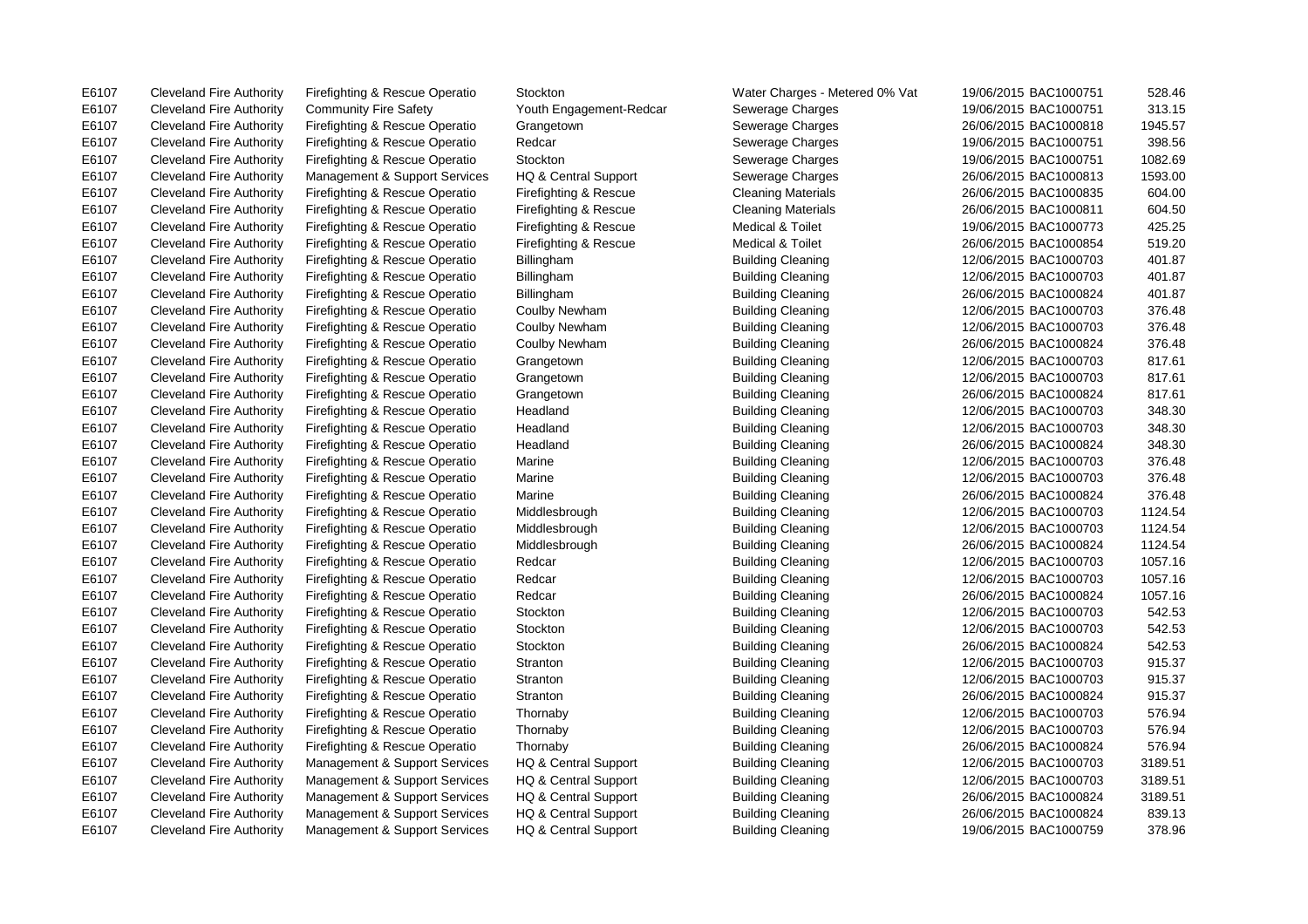E6107 Cleveland Fire Authority Management & Support Services Training-LDC Building Cleaning 12/06/2015 BAC1000703 1662.48

E6107 Cleveland Fire Authority Management & Support Services Training-LDC Building Cleaning 1862/06/2015 BAC1000703 1662.48 E6107 Cleveland Fire Authority Management & Support Services Training-LDC Building Cleaning 26/06/2015 BAC1000824 1662.48 E6107 Cleveland Fire Authority Firefighting & Rescue Operatio Guisborough Trade Waste 12/06/2015 BAC1000679 265.00 E6107 Cleveland Fire Authority Firefighting & Rescue Operatio Loftus Trade Waste 12/06/2015 BAC1000679 265.00 E6107 Cleveland Fire Authority Firefighting & Rescue Operatio Saltburn Trade Waste 12/06/2015 BAC1000679 265.00 E6107 Cleveland Fire Authority Firefighting & Rescue Operatio Skelton Trade Waste 12/06/2015 BAC1000679 265.00 E6107 Cleveland Fire Authority Management & Support Services HQ & Central Support Fixtures & Fittings 19/06/2015 BAC1000774 308.00 E6107 Cleveland Fire Authority Firefighting & Rescue Operatio Coulby Newham Derv 12/06/2015 BAC1000723 3813.74 E6107 Cleveland Fire Authority Firefighting & Rescue Operatio Stockton Derv 05/06/2015 BAC1000643 2916.18 E6107 Cleveland Fire Authority Firefighting & Rescue Operatio Stranton Derv 05/06/2015 BAC1000643 4267.50 E6107 Cleveland Fire Authority Firefighting & Rescue Operatio Thornaby Derv 26/06/2015 BAC1000849 4246.65 E6107 Cleveland Fire Authority Management & Support Services SMT Contract Car Hire 19/06/2015 BAC1000777 4130.93 E6107 Cleveland Fire Authority Management & Support Services SMT Contract Car Hire 19/06/2015 BAC1000777 4176.56 E6107 Cleveland Fire Authority Management & Support Services Transport Maintenance-Thornaby Vehicle Repairs & Maintenance 05/06/2015 CHQ0061620 4615.06 E6107 Cleveland Fire Authority Management & Support Services Transport Maintenance-Thornaby Vehicle Repairs & Maintenance 05/06/2015 BAC1000633 308.00 E6107 Cleveland Fire Authority Management & Support Services Transport Maintenance-Thornaby Vehicle Repairs & Maintenance 26/06/2015 BAC1000816 628.90 E6107 Cleveland Fire Authority Management & Support Services Transport Maintenance-Thornaby Vehicle Spare Parts 19/06/2015 BAC1000764 283.49 E6107 Cleveland Fire Authority Management & Support Services Transport Maintenance-Thornaby Vehicle Spare Parts 26/06/2015 BAC1000810 592.03 E6107 Cleveland Fire Authority Management & Support Services Transport Maintenance-Thornaby Vehicle Spare Parts 05/06/2015 BAC1000603 560.88 E6107 Cleveland Fire Authority Management & Support Services Transport Maintenance-Thornaby Vehicle Spare Parts 05/06/2015 BAC1000603 834.36 E6107 Cleveland Fire Authority Management & Support Services Transport Maintenance-Thornaby Vehicle Spare Parts 12/06/2015 BAC1000692 338.91 E6107 Cleveland Fire Authority Management & Support Services Transport Maintenance-Thornaby Vehicle Spare Parts 05/06/2015 BAC1000613 461.00 E6107 Cleveland Fire Authority Management & Support Services Transport Maintenance-Thornaby Vehicle Spare Parts 05/06/2015 BAC1000613 663.54 E6107 Cleveland Fire Authority Management & Support Services Transport Maintenance-Thornaby Vehicle Spare Parts 05/06/2015 BAC1000613 279.66 E6107 Cleveland Fire Authority Management & Support Services Transport Maintenance-Thornaby Vehicle Spare Parts 26/06/2015 BAC1000819 465.05 E6107 Cleveland Fire Authority Management & Support Services Transport Maintenance-Thornaby Tools & Equipment 05/06/2015 BAC1000607 283.20 E6107 Cleveland Fire Authority Management & Support Services Transport Maintenance-Thornaby Tools & Equipment 16/06/2015 CHQ0400001 1188.00 E6107 Cleveland Fire Authority Management & Support Services Transport Maintenance-Thornaby Tyres 05/06/2015 BAC1000618 325.80 E6107 Cleveland Fire Authority Firefighting & Rescue Operatio Firefighting & Rescue Operational Equipment 26/06/2015 BAC1000804 326.60 E6107 Cleveland Fire Authority Firefighting & Rescue Operatio Firefighting & Rescue Operational Equipment 19/06/2015 BAC1000747 360.00 E6107 Cleveland Fire Authority Firefighting & Rescue Operatio Firefighting & Rescue Operational Equipment 26/06/2015 BAC1000811 285.60 E6107 Cleveland Fire Authority Firefighting & Rescue Operatio Firefighting & Rescue Operational Equipment 26/06/2015 CHQ0400013 330.00 E6107 Cleveland Fire Authority Firefighting & Rescue Operatio Firefighting & Rescue Operational Equipment 26/06/2015 BAC1000850 336.50 E6107 Cleveland Fire Authority Firefighting & Rescue Operatio Firefighting & Rescue Operational Equipment 19/06/2015 BAC1000755 640.00 E6107 Cleveland Fire Authority Firefighting & Rescue Operatio Firefighting & Rescue Breathing Apparatus 19/06/2015 BAC1000780 264.92 E6107 Cleveland Fire Authority Firefighting & Rescue Operatio Firefighting & Rescue Breathing Apparatus 19/06/2015 BAC1000780 723.78 E6107 Cleveland Fire Authority Management & Support Services Office Services Printing & Stationery 26/06/2015 BAC1000817 755.40 E6107 Cleveland Fire Authority Management & Support Services Office Services Printing & Stationery 26/06/2015 BAC1000820 478.86 E6107 Cleveland Fire Authority Firefighting & Rescue Operatio Firefighting & Rescue Uniforms/Protective Clothing 26/06/2015 BAC1000851 1947.00 E6107 Cleveland Fire Authority Firefighting & Rescue Operatio Firefighting & Rescue Uniforms/Protective Clothing 05/06/2015 BAC1000615 324.48 E6107 Cleveland Fire Authority Firefighting & Rescue Operatio Firefighting & Rescue Uniforms/Protective Clothing 19/06/2015 BAC1000739 3686.40 E6107 Cleveland Fire Authority Firefighting & Rescue Operatio Firefighting & Rescue Uniforms/Protective Clothing 19/06/2015 BAC1000739 3686.40 E6107 Cleveland Fire Authority Firefighting & Rescue Operatio Firefighting & Rescue Uniforms/Protective Clothing 19/06/2015 BAC1000739 1105.92 E6107 Cleveland Fire Authority Firefighting & Rescue Operatio Firefighting & Rescue Uniforms/Protective Clothing 26/06/2015 BAC1000807 2548.70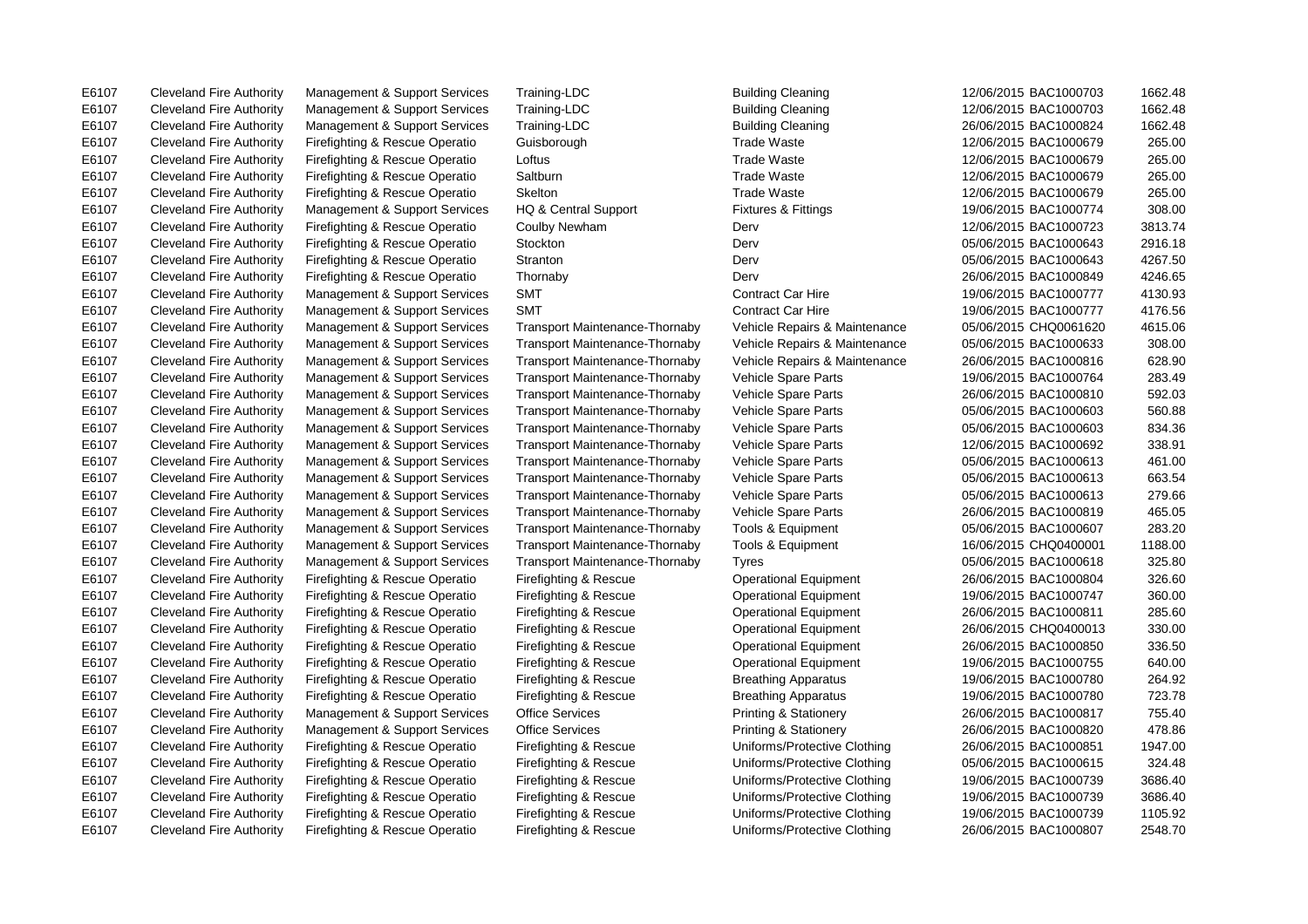E6107 Cleveland Fire Authority Firefighting & Rescue Operatio Water Hydrant Maintenance 12/06/2015 BAC1000689 915.00

E6107 Cleveland Fire Authority Firefighting & Rescue Operatio Firefighting & Rescue Uniforms/Protective Clothing 26/06/2015 BAC1000807 5097.40

E6107 Cleveland Fire Authority Firefighting & Rescue Operatio Firefighting & Rescue Uniforms/Protective Clothing 26/06/2015 BAC1000807 1274.35 E6107 Cleveland Fire Authority Firefighting & Rescue Operatio Firefighting & Rescue Uniforms/Protective Clothing 26/06/2015 BAC1000807 2548.70 E6107 Cleveland Fire Authority Firefighting & Rescue Operatio Firefighting & Rescue Uniforms/Protective Clothing 26/06/2015 BAC1000807 2548.70 E6107 Cleveland Fire Authority Firefighting & Rescue Operatio Firefighting & Rescue Uniforms/Protective Clothing 26/06/2015 BAC1000807 2548.70 E6107 Cleveland Fire Authority Firefighting & Rescue Operatio Firefighting & Rescue Uniforms/Protective Clothing 26/06/2015 BAC1000807 2548.70 E6107 Cleveland Fire Authority Firefighting & Rescue Operatio Firefighting & Rescue Uniforms/Protective Clothing 26/06/2015 BAC1000805 339.00 E6107 Cleveland Fire Authority Firefighting & Rescue Operatio Firefighting & Rescue Uniforms/Protective Clothing 19/06/2015 BAC1000781 2281.50 E6107 Cleveland Fire Authority Firefighting & Rescue Operatio Firefighting & Rescue Uniforms/Protective Clothing 19/06/2015 BAC1000781 737.88 E6107 Cleveland Fire Authority Firefighting & Rescue Operatio Firefighting & Rescue Uniforms/Protective Clothing 19/06/2015 BAC1000781 795.20 E6107 Cleveland Fire Authority Firefighting & Rescue Operatio Firefighting & Rescue Uniforms/Protective Clothing 19/06/2015 BAC1000781 2604.80 E6107 Cleveland Fire Authority Firefighting & Rescue Operatio Firefighting & Rescue Uniforms/Protective Clothing 19/06/2015 BAC1000781 2281.50 E6107 Cleveland Fire Authority Firefighting & Rescue Operatio Firefighting & Rescue Uniforms/Protective Clothing 19/06/2015 BAC1000781 737.88 E6107 Cleveland Fire Authority Firefighting & Rescue Operatio Firefighting & Rescue Uniforms/Protective Clothing 19/06/2015 BAC1000781 795.20 E6107 Cleveland Fire Authority Firefighting & Rescue Operatio Firefighting & Rescue Uniforms/Protective Clothing 19/06/2015 BAC1000781 2604.80 E6107 Cleveland Fire Authority Firefighting & Rescue Operatio Firefighting & Rescue Uniforms/Protective Clothing 05/06/2015 BAC1000604 500.00 E6107 Cleveland Fire Authority Management & Support Services HQ & Central Support Telephone - Rental 05/06/2015 BAC1000617 282.39 E6107 Cleveland Fire Authority Firefighting & Rescue Operatio Mobilisation & Communication(e Cellphones 12/06/2015 BAC1000695 1252.39 E6107 Cleveland Fire Authority Firefighting & Rescue Operatio Mobilisation & Communication(e Cellphones 26/06/2015 BAC1000821 2970.62 E6107 Cleveland Fire Authority Firefighting & Rescue Operatio Mobilisation & Communication(e Cellphones 19/06/2015 BAC1000738 795.00 E6107 Cleveland Fire Authority Firefighting & Rescue Operatio Mobilisation & Communication(e Control Room Equipment 05/06/2015 BAC1000619 21955.00 E6107 Cleveland Fire Authority Firefighting & Rescue Operatio Mobilisation & Communication(e Firelink 26/06/2015 BAC1000846 745.30 E6107 Cleveland Fire Authority Firefighting & Rescue Operatio Mobilisation & Communication(e Firelink 26/06/2015 BAC1000846 745.30 E6107 Cleveland Fire Authority Management & Support Services Information Technology Systems Hardware Provision 05/06/2015 BAC1000616 995.72 E6107 Cleveland Fire Authority Management & Support Services Information Technology Systems & Development Software 05/06/2015 BAC1000629 902.53 E6107 Cleveland Fire Authority Management & Support Services Information Technology Systems & Development Software 05/06/2015 BAC1000631 1996.40 E6107 Cleveland Fire Authority Management & Support Services Information Technology Network Hardware Provision 19/06/2015 BAC1000753 715.00 E6107 Cleveland Fire Authority Management & Support Services Information Technology End User Hardware Repair/Repla 12/06/2015 BAC1000662 2353.20 E6107 Cleveland Fire Authority Management & Support Services Information Technology End User Hardware Repair/Repla 05/06/2015 BAC1000616 543.42 E6107 Cleveland Fire Authority Management & Support Services Information Technology End User Hardware Repair/Repla 05/06/2015 BAC1000616 475.00 E6107 Cleveland Fire Authority Management & Support Services Information Technology End User Hardware Repair/Repla 05/06/2015 BAC1000616 2205.00 E6107 Cleveland Fire Authority Management & Support Services Information Technology End User Hardware Repair/Repla 19/06/2015 BAC1000753 806.40 E6107 Cleveland Fire Authority Management & Support Services Information Technology End User Hardware Repair/Repla 26/06/2015 BAC1000820 1780.92 E6107 Cleveland Fire Authority Management & Support Services Information Technology End User Software Maintenance 26/06/2015 BAC1000842 400.00 E6107 Cleveland Fire Authority Management & Support Services Information Technology End User Software Maintenance 05/06/2015 BAC1000631 525.00 E6107 Cleveland Fire Authority Management & Support Services Information Technology End User Software Maintenance 05/06/2015 BAC1000631 875.00 E6107 Cleveland Fire Authority Management & Support Services Information Technology Network Hardware Repair/Replac 05/06/2015 BAC1000616 538.00 E6107 Cleveland Fire Authority Management & Support Services Information Technology Network Hardware Repair/Replac 05/06/2015 BAC1000616 317.20 E6107 Cleveland Fire Authority Management & Support Services Information Technology Network Hardware Repair/Replac 05/06/2015 BAC1000616 695.48 E6107 Cleveland Fire Authority Management & Support Services Information Technology Network Hardware Repair/Replac 19/06/2015 BAC1000753 2152.00 E6107 Cleveland Fire Authority Management & Support Services Information Technology Communications Costs 12/06/2015 BAC1000729 6270.75 E6107 Cleveland Fire Authority Management & Support Services HQ & Central Support Catering Facilities 12/06/2015 BAC1000682 460.00 E6107 Cleveland Fire Authority Firefighting & Rescue Operatio Water Hydrant Installation 26/06/2015 BAC1000818 686.00 E6107 Cleveland Fire Authority Firefighting & Rescue Operatio Water Nater Hydrant Maintenance 12/06/2015 BAC1000689 915.00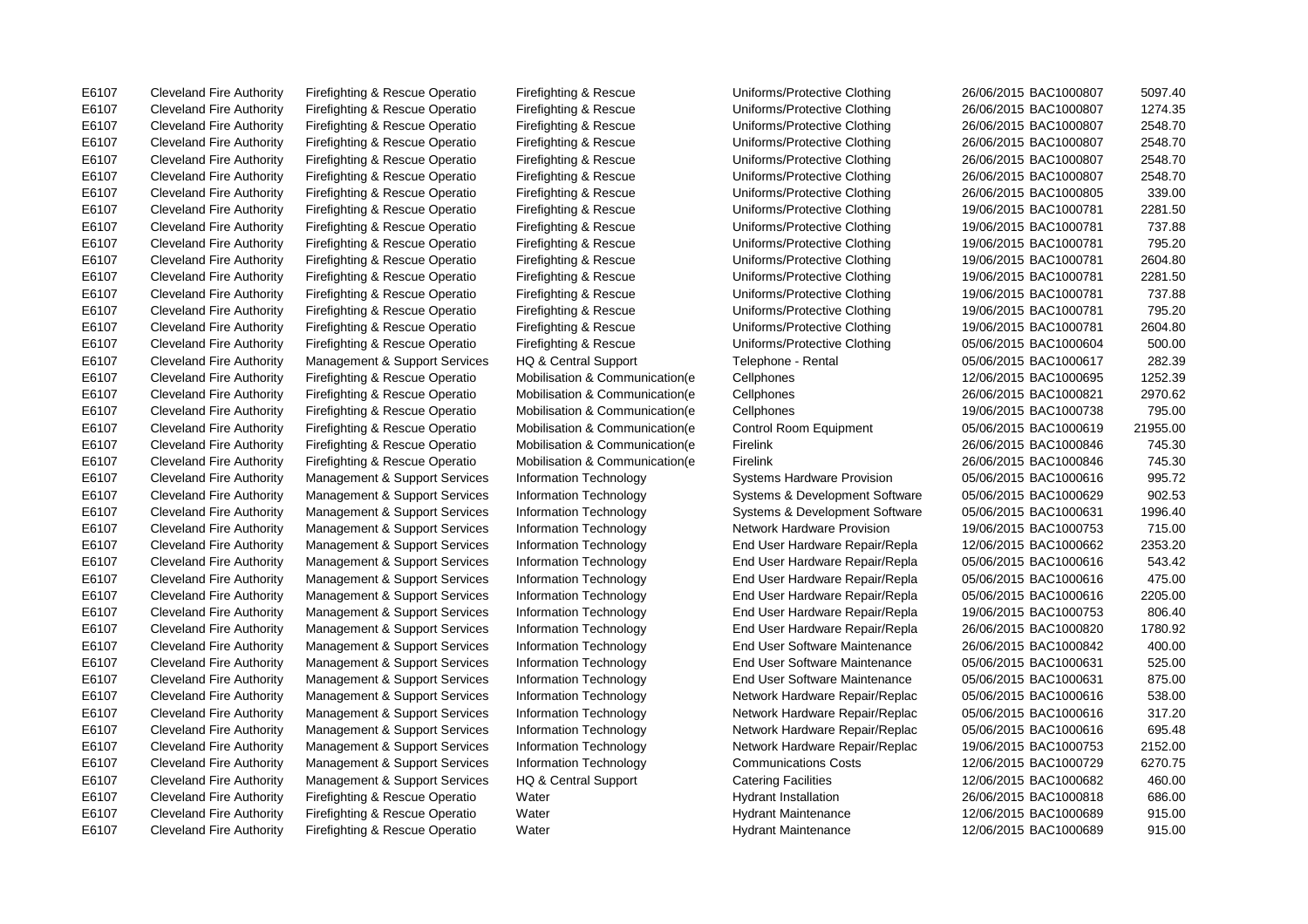E6107 Cleveland Fire Authority Firefighting & Rescue Operatio Water Nater Hydrant Maintenance 12/06/2015 BAC1000689 915.00 E6107 Cleveland Fire Authority Firefighting & Rescue Operatio Water Hydrant Maintenance 12/06/2015 BAC1000689 513.10 E6107 Cleveland Fire Authority Firefighting & Rescue Operatio Water Nater Hydrant Maintenance 12/06/2015 BAC1000689 749.70 E6107 Cleveland Fire Authority Firefighting & Rescue Operatio Water Hydrant Maintenance 12/06/2015 BAC1000689 397.80 E6107 Cleveland Fire Authority Firefighting & Rescue Operatio Water Hydrant Maintenance 12/06/2015 BAC1000689 292.00 E6107 Cleveland Fire Authority Firefighting & Rescue Operatio Water Nater Hydrant Maintenance 26/06/2015 BAC1000818 749.70 E6107 Cleveland Fire Authority Management & Support Services Training-LDC Catering Contract 19/06/2015 BAC1000768 2978.45 E6107 Cleveland Fire Authority Management & Support Services Training-LDC Catering Contract 05/06/2015 BAC1000625 790.52 E6107 Cleveland Fire Authority Management & Support Services Training-LDC Catering Contract 26/06/2015 BAC1000834 1349.67 E6107 Cleveland Fire Authority Firefighting & Rescue Operatio Middlesbrough Laundry Facilities 19/06/2015 BAC1000746 3887.00 E6107 Cleveland Fire Authority Firefighting & Rescue Operatio Thornaby Laundry Facilities 26/06/2015 BAC1000814 1140.00 E6107 Cleveland Fire Authority Community Fire Safety Prevention & Education Fire Safety Publicity Material 26/06/2015 BAC1000856 300.00 E6107 Cleveland Fire Authority Community Fire Safety Prevention & Education Fire Safety Publicity Material 26/06/2015 BAC1000856 300.00 E6107 Cleveland Fire Authority Community Fire Safety Prevention & Education Risk Reduction Equipment 05/06/2015 BAC1000624 2160.00 E6107 Cleveland Fire Authority Community Fire Safety Prevention & Education Smoke Alarms 05/06/2015 BAC1000627 2508.00 E6107 Cleveland Fire Authority Community Fire Safety Prevention & Education Smoke Alarms 19/06/2015 BAC1000769 1734.00 E6107 Cleveland Fire Authority Community Fire Safety Prevention & Education Smoke Alarms 19/06/2015 BAC1000769 1156.00 E6107 Cleveland Fire Authority Community Fire Safety Prevention & Education Smoke Alarms 26/06/2015 BAC1000839 578.00 E6107 Cleveland Fire Authority Community Fire Safety Prevention & Education Youth Development Programmes 19/06/2015 BAC1000762 350.00 E6107 Cleveland Fire Authority Community Fire Safety Prevention & Education Youth Development Programmes 05/06/2015 BAC1000621 500.00 E6107 Cleveland Fire Authority Human Resources Human Resources-Occptnl Health South Tees Health 12/06/2015 BAC1000726 9329.21 E6107 Cleveland Fire Authority Human Resources Human Resources-Occptnl Health South Tees Health 12/06/2015 BAC1000726 12546.31 E6107 Cleveland Fire Authority Human Resources Human Resources-Occptnl Health South Tees Health 12/06/2015 BAC1000726 -5480.36 E6107 Cleveland Fire Authority Human Resources Human Resources-Occptnl Health South Tees Health 12/06/2015 BAC1000726 -1446.00 E6107 Cleveland Fire Authority Firefighting & Rescue Operatio Marine Port Authority 26/06/2015 BAC1000828 470.00 E6107 Cleveland Fire Authority CDC Corporate Expenses Audit Commission Corporate Expenses Audit Commission COS/06/2015 BAC1000638 3851.00

E6107 Cleveland Fire Authority Firefighting & Rescue Operatio Water Nater Hydrant Maintenance 12/06/2015 BAC1000689 503.00 E6107 Cleveland Fire Authority Firefighting & Rescue Operatio Water Nater Hydrant Maintenance 12/06/2015 BAC1000689 276.00 E6107 Cleveland Fire Authority Firefighting & Rescue Operatio Water Nater Hydrant Maintenance 12/06/2015 BAC1000689 276.00 E6107 Cleveland Fire Authority Firefighting & Rescue Operatio Water Hydrant Maintenance 12/06/2015 BAC1000689 915.00 E6107 Cleveland Fire Authority Firefighting & Rescue Operatio Water Hydrant Maintenance 12/06/2015 BAC1000689 292.00 E6107 Cleveland Fire Authority Firefighting & Rescue Operatio Water Nater Hydrant Maintenance 26/06/2015 BAC1000818 281.50 E6107 Cleveland Fire Authority Firefighting & Rescue Operatio Middlesbrough Laundry Facilities 19/06/2015 BAC1000746 4637.00 E6107 Cleveland Fire Authority Community Fire Safety Prevention & Education Photographic Materials 19/06/2015 BAC1000767 2000.00 E6107 Cleveland Fire Authority Community Fire Safety Prevention & Education Smoke Alarms 05/06/2015 BAC1000627 10032.00 E6107 Cleveland Fire Authority Community Fire Safety Prevention & Education Smoke Alarms 19/06/2015 BAC1000769 1734.00 E6107 Cleveland Fire Authority Management & Support Services Training Fire Service College 65/06/2015 BAC1000610 1975.00 E6107 Cleveland Fire Authority Quality & Risk Management Performance Management Public relations 19/06/2015 BAC1000772 340.00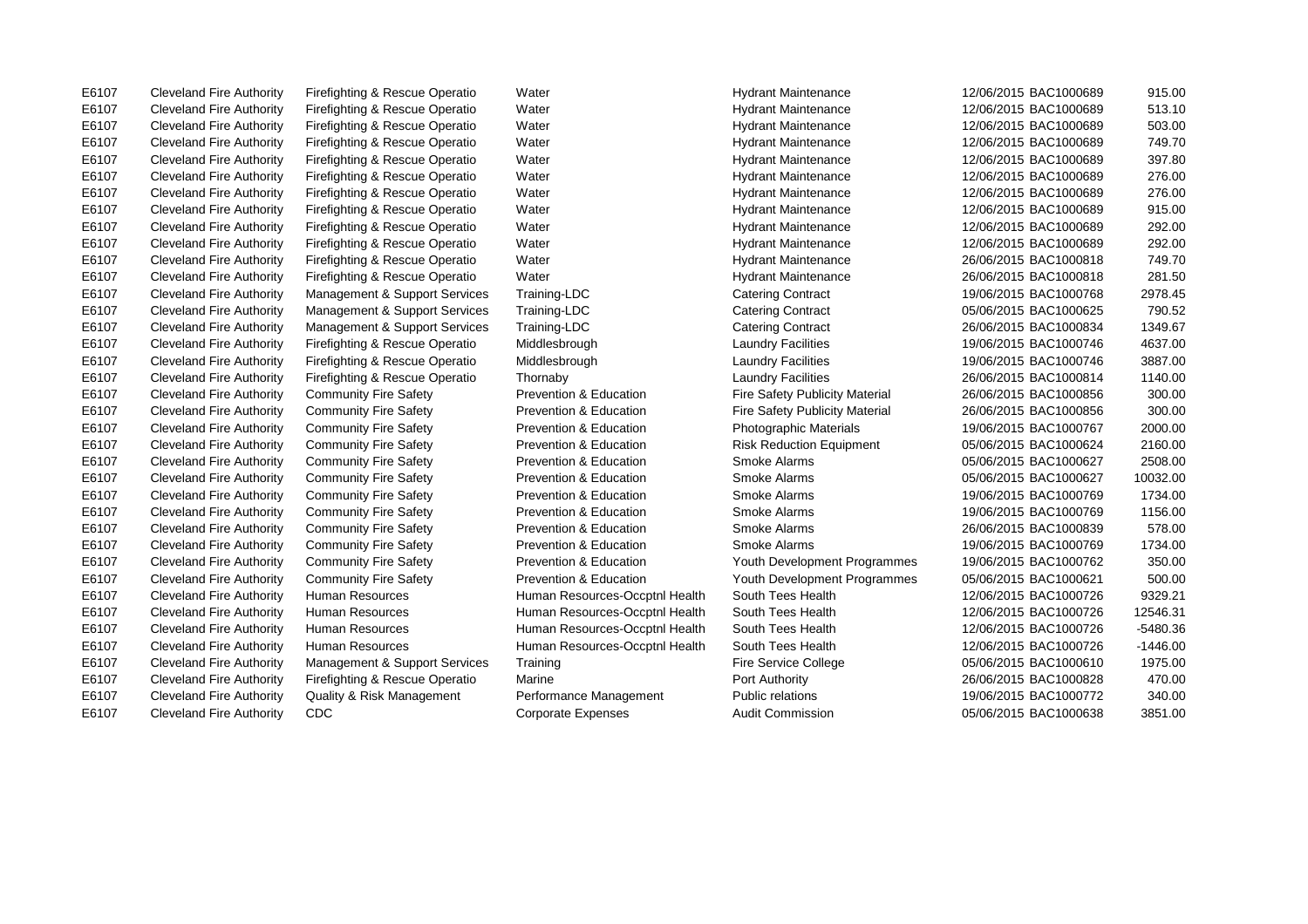| <b>Capital or</b> | <b>Supplier name</b>                          | Ref  |
|-------------------|-----------------------------------------------|------|
| Revenue           |                                               |      |
| revenue           | Geoffrey Robinson Limited                     | 2867 |
| revenue           | <b>ISG Construction Ltd</b>                   | 2868 |
| revenue           | <b>ISG Construction Ltd</b>                   | 2868 |
| revenue           | Kier Services- Maintenance North              | 2915 |
| revenue           | Kier Services- Maintenance North              | 2915 |
| revenue           | <b>BT PIC</b>                                 | 2487 |
| revenue           | D & A Systems                                 | 281  |
| revenue           | D & A Systems                                 | 281  |
| revenue           | <b>Euro Security</b>                          | 289  |
| revenue           | <b>Euro Security</b>                          | 289  |
| revenue           | Euro Security                                 | 289  |
| revenue           | <b>Euro Security</b>                          | 289  |
| revenue           | Euro Security                                 | 289  |
| revenue           | Captec Ltd                                    | 3045 |
| revenue           | Clan Tools & Plant Ltd                        | 390  |
| revenue           | Clan Tools & Plant Ltd                        | 390  |
| revenue           | Interspiro Limited                            | 2806 |
| revenue           | Interspiro Limited                            | 2806 |
| revenue           | Interspiro Limited                            | 2806 |
| revenue           | Interspiro Limited                            | 2806 |
| revenue           | Interspiro Limited                            | 2806 |
| revenue           | Kent Fire & Rescue Service                    | 3055 |
| revenue           | <b>Carson Office Environments</b>             | 2973 |
| revenue           | <b>Carson Office Environments</b>             | 2973 |
| revenue           | <b>Carson Office Environments</b>             | 2973 |
| revenue           | <b>Central Compressor Consultants Limited</b> | 2445 |
| revenue           | Central Compressor Consultants Limited        | 2445 |
| revenue           | <b>Crusader Fire</b>                          | 1053 |
| revenue           | J L A Limited                                 | 470  |
| revenue           | Mr Shifter Removals                           | 602  |
| revenue           | Mr Shifter Removals                           | 602  |
| revenue           | PHS Group Limited                             | 569  |
| revenue           | PHS Group Limited                             | 569  |
| revenue           | Bradshaw Gass & Hope LLP                      | 2833 |
| revenue           | Cundall                                       | 2857 |
| revenue           | Cundall                                       | 2857 |
| revenue           | Bradshaw Gass & Hope LLP                      | 2833 |
| revenue           | Cundall                                       | 2857 |
| revenue           | Cundall                                       | 2857 |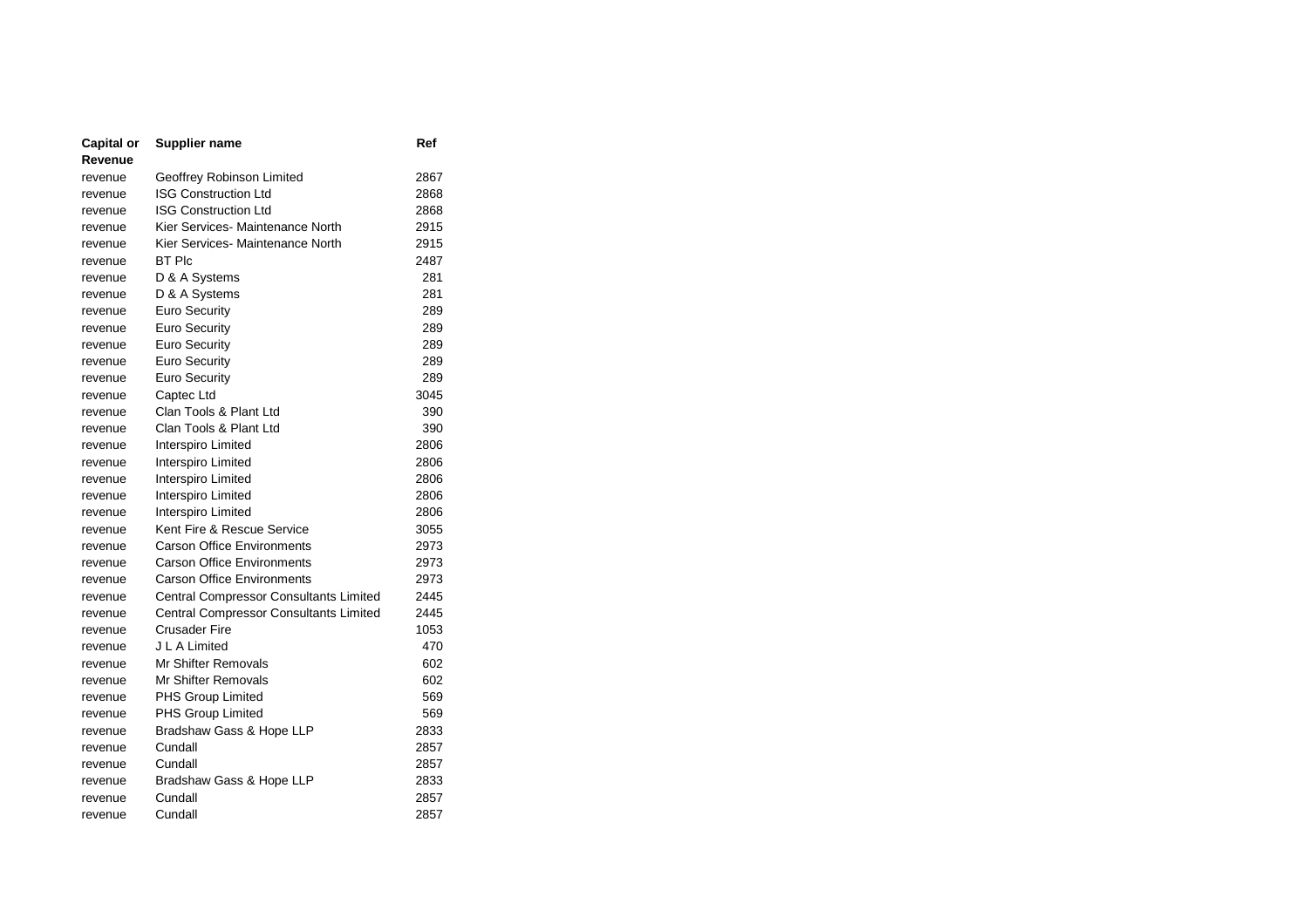| revenue | Ian Carswell Associates Limited      | 2759 |
|---------|--------------------------------------|------|
| revenue | Cundall                              | 2857 |
| revenue | Ian Carswell Associates Limited      | 2759 |
| revenue | Bradshaw Gass & Hope LLP             | 2833 |
| revenue | Cundall                              | 2857 |
| revenue | Bradshaw Gass & Hope LLP             | 2833 |
| revenue | Cundall                              | 2857 |
| revenue | <b>ISG Construction Ltd</b>          | 2868 |
| revenue | Cundall                              | 2857 |
| revenue | Jo Hand Recruitment Limited          | 1431 |
| revenue | Jo Hand Recruitment Limited          | 1431 |
| revenue | Jo Hand Recruitment Limited          | 1431 |
| revenue | Jo Hand Recruitment Limited          | 1431 |
| revenue | Gem Partnership Ltd (Factored)       | 2963 |
| revenue | Gem Partnership Ltd (Factored)       | 2963 |
| revenue | Gem Partnership Ltd (Factored)       | 2963 |
| revenue | <b>FSH Recruitment Solutions Ltd</b> | 2991 |
| revenue | <b>FSH Recruitment Solutions Ltd</b> | 2991 |
| revenue | <b>FSH Recruitment Solutions Ltd</b> | 2991 |
| revenue | <b>FSH Recruitment Solutions Ltd</b> | 2991 |
| revenue | <b>FSH Recruitment Solutions Ltd</b> | 2991 |
| revenue | <b>FSH Recruitment Solutions Ltd</b> | 2991 |
| revenue | <b>FSH Recruitment Solutions Ltd</b> | 2991 |
| revenue | Questech Recruitment Ltd             | 3054 |
| revenue | Questech Recruitment Ltd             | 3054 |
| revenue | Questech Recruitment Ltd             | 3054 |
| revenue | <b>Airwave Solutions Ltd</b>         | 2685 |
| revenue | The Fire Service College             | 560  |
| revenue | Emergency One (Uk) Ltd               | 178  |
| revenue | Emergency One (Uk) Ltd               | 178  |
| revenue | Emergency One (Uk) Ltd               | 178  |
| revenue | Pearson                              | 1161 |
| revenue | Pearson                              | 1161 |
| revenue | <b>Tees Active Limited</b>           | 1781 |
| revenue | <b>Tees Active Limited</b>           | 1781 |
| revenue | Tees Active Limited                  | 1781 |
| revenue | <b>Tees Active Limited</b>           | 1781 |
| revenue | The Outreach Organisation Limited    | 306  |
| revenue | <b>Calor Gas Limited</b>             | 499  |
| revenue | Green & Son Building Services Ltd    | 3010 |
| revenue | Green & Son Building Services Ltd    | 3010 |
| revenue | Ruth Lee Limited                     | 2031 |
| revenue | Crazy Creatures North East           | 2947 |
| revenue | <b>Teesside Pension Fund</b>         | 677  |
| revenue | Teesside Pension Fund                | 677  |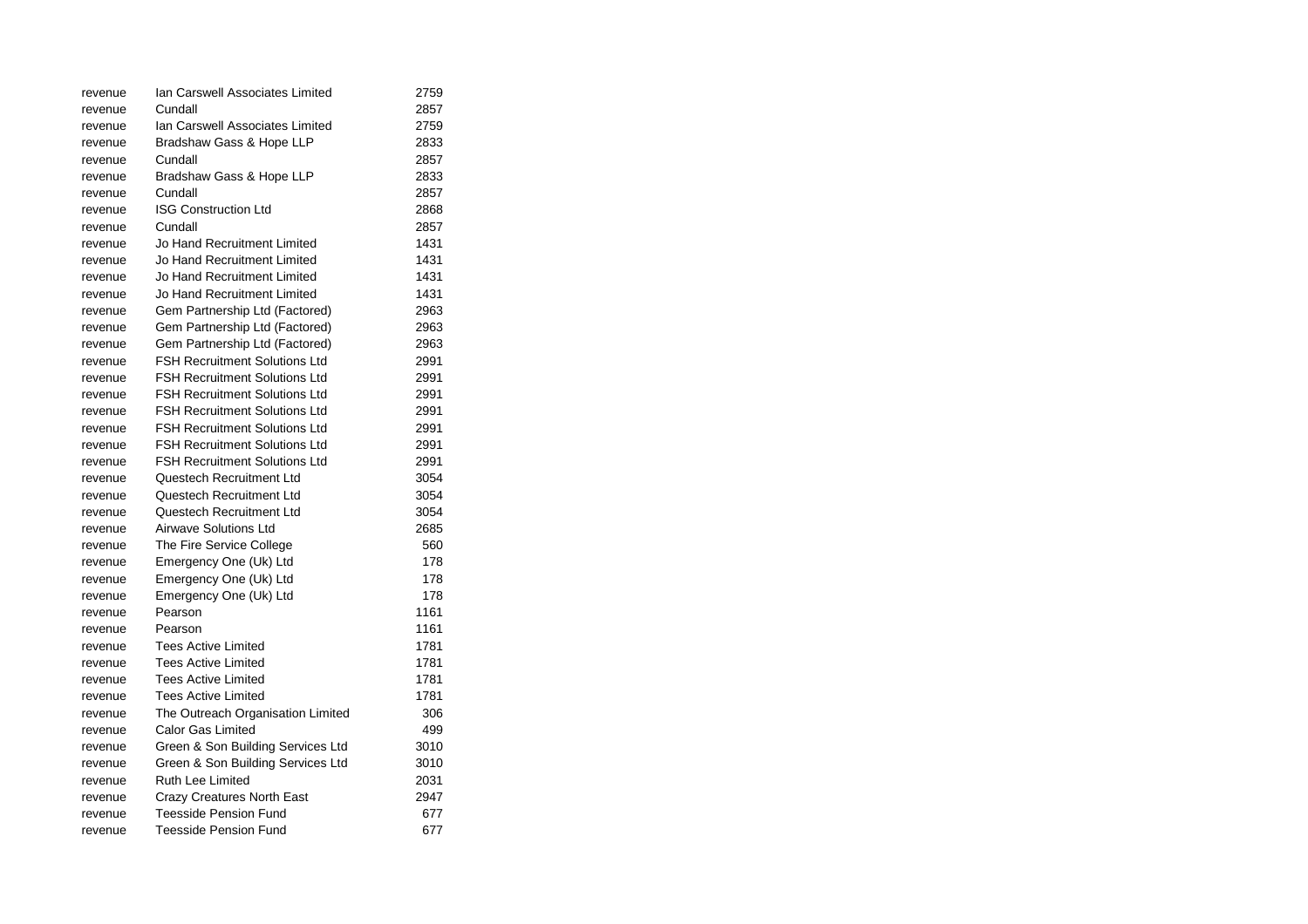| revenue | Teesside Pension Fund           | 677  |
|---------|---------------------------------|------|
| revenue | Hartlepool Borough Council      | 348  |
| revenue | Geoffrey Robinson Limited       | 2867 |
| revenue | Gilgen Door Systems UK Ltd      | 2247 |
| revenue | Hartlepool Borough Council      | 348  |
| revenue | Hartlepool Borough Council      | 348  |
| revenue | Bradshaw Gass & Hope LLP        | 2833 |
| revenue | Hartlepool Borough Council      | 348  |
| revenue | Hartlepool Borough Council      | 348  |
| revenue | <b>FES FM Limited</b>           | 3014 |
| revenue | Hartlepool Borough Council      | 348  |
| revenue | Ian Carswell Associates Limited | 2759 |
| revenue | Signs & Plastic Products        | 218  |
| revenue | Foster Laws Ltd                 | 2225 |
| revenue | <b>FES FM Limited</b>           | 3014 |
| revenue | <b>FES FM Limited</b>           | 3014 |
| revenue | <b>FES FM Limited</b>           | 3014 |
| revenue | Corona Energy                   | 2641 |
| revenue | Corona Energy                   | 2641 |
| revenue | Corona Energy                   | 2641 |
| revenue | Corona Energy                   | 2641 |
| revenue | Corona Energy                   | 2641 |
| revenue | Corona Energy                   | 2641 |
| revenue | Corona Energy                   | 2641 |
| revenue | Corona Energy                   | 2641 |
| revenue | Corona Energy                   | 2641 |
| revenue | Corona Energy                   | 2641 |
| revenue | Npower Northern Limited         | 950  |
| revenue | Npower Northern Limited         | 950  |
| revenue | Npower Northern Limited         | 950  |
| revenue | Npower Northern Limited         | 950  |
| revenue | Npower Northern Limited         | 950  |
| revenue | Npower                          | 863  |
| revenue | Npower Northern Limited         | 950  |
| revenue | Npower Northern Limited         | 950  |
| revenue | Npower Northern Limited         | 950  |
| revenue | Npower Northern Limited         | 950  |
| revenue | Npower Northern Limited         | 950  |
| revenue | Npower Northern Limited         | 950  |
| revenue | Npower Northern Limited         | 950  |
| revenue | Npower Northern Limited         | 950  |
| revenue | Npower Northern Limited         | 950  |
| revenue | Harvest Energy Ltd              | 2923 |
| revenue | Northumbrian Water              | 656  |
| revenue | Northumbrian Water              | 656  |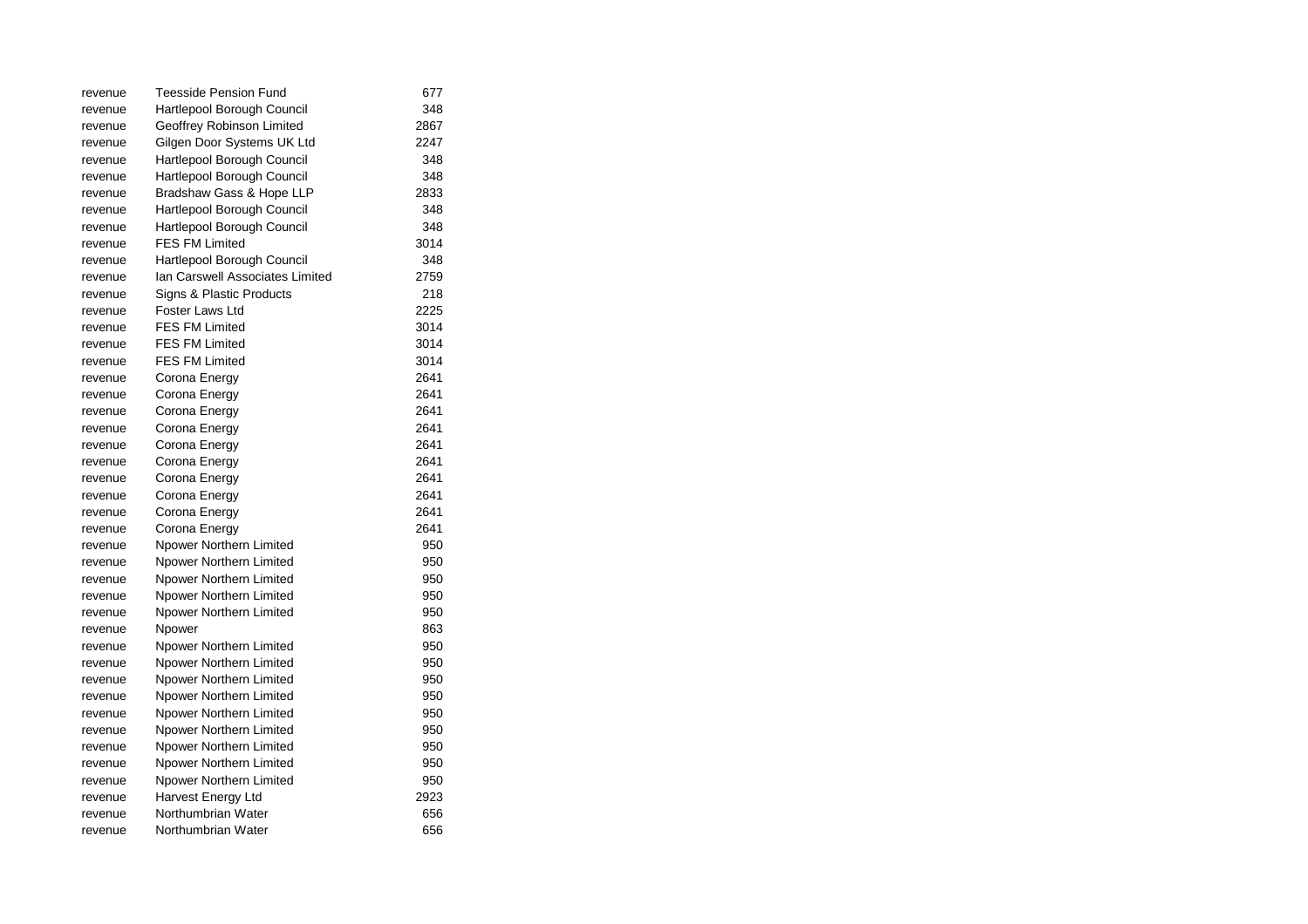| revenue | Northumbrian Water                | 656  |
|---------|-----------------------------------|------|
| revenue | Northumbrian Water                | 656  |
| revenue | Northumbrian Water                | 656  |
| revenue | Northumbrian Water                | 656  |
| revenue | Northumbrian Water                | 656  |
| revenue | <b>Hartlepool Water</b>           | 354  |
| revenue | Buck & Hickman Limited            | 2019 |
| revenue | Greenham Trading Limited          | 332  |
| revenue | <b>Boc Limited</b>                | 2244 |
| revenue | Cardiac Science Holdings (UK) Ltd | 2986 |
| revenue | <b>OCS Group Uk Limited</b>       | 1022 |
| revenue | <b>OCS Group Uk Limited</b>       | 1022 |
| revenue | <b>OCS Group Uk Limited</b>       | 1022 |
| revenue | OCS Group Uk Limited              | 1022 |
| revenue | OCS Group Uk Limited              | 1022 |
| revenue | <b>OCS Group Uk Limited</b>       | 1022 |
| revenue | <b>OCS Group Uk Limited</b>       | 1022 |
| revenue | OCS Group Uk Limited              | 1022 |
| revenue | <b>OCS Group Uk Limited</b>       | 1022 |
| revenue | <b>OCS Group Uk Limited</b>       | 1022 |
| revenue | <b>OCS Group Uk Limited</b>       | 1022 |
| revenue | <b>OCS Group Uk Limited</b>       | 1022 |
| revenue | OCS Group Uk Limited              | 1022 |
| revenue | OCS Group Uk Limited              | 1022 |
| revenue | <b>OCS Group Uk Limited</b>       | 1022 |
| revenue | <b>OCS Group Uk Limited</b>       | 1022 |
| revenue | <b>OCS Group Uk Limited</b>       | 1022 |
| revenue | <b>OCS Group Uk Limited</b>       | 1022 |
| revenue | <b>OCS Group Uk Limited</b>       | 1022 |
| revenue | OCS Group Uk Limited              | 1022 |
| revenue | <b>OCS Group Uk Limited</b>       | 1022 |
| revenue | <b>OCS Group Uk Limited</b>       | 1022 |
| revenue | OCS Group Uk Limited              | 1022 |
| revenue | <b>OCS Group Uk Limited</b>       | 1022 |
| revenue | <b>OCS Group Uk Limited</b>       | 1022 |
| revenue | <b>OCS Group Uk Limited</b>       | 1022 |
| revenue | <b>OCS Group Uk Limited</b>       | 1022 |
| revenue | <b>OCS Group Uk Limited</b>       | 1022 |
| revenue | OCS Group Uk Limited              | 1022 |
| revenue | <b>OCS Group Uk Limited</b>       | 1022 |
| revenue | <b>OCS Group Uk Limited</b>       | 1022 |
| revenue | <b>OCS Group Uk Limited</b>       | 1022 |
| revenue | OCS Group Uk Limited              | 1022 |
| revenue | <b>OCS Group Uk Limited</b>       | 1022 |
| revenue | OCS Group Uk Limited              | 1022 |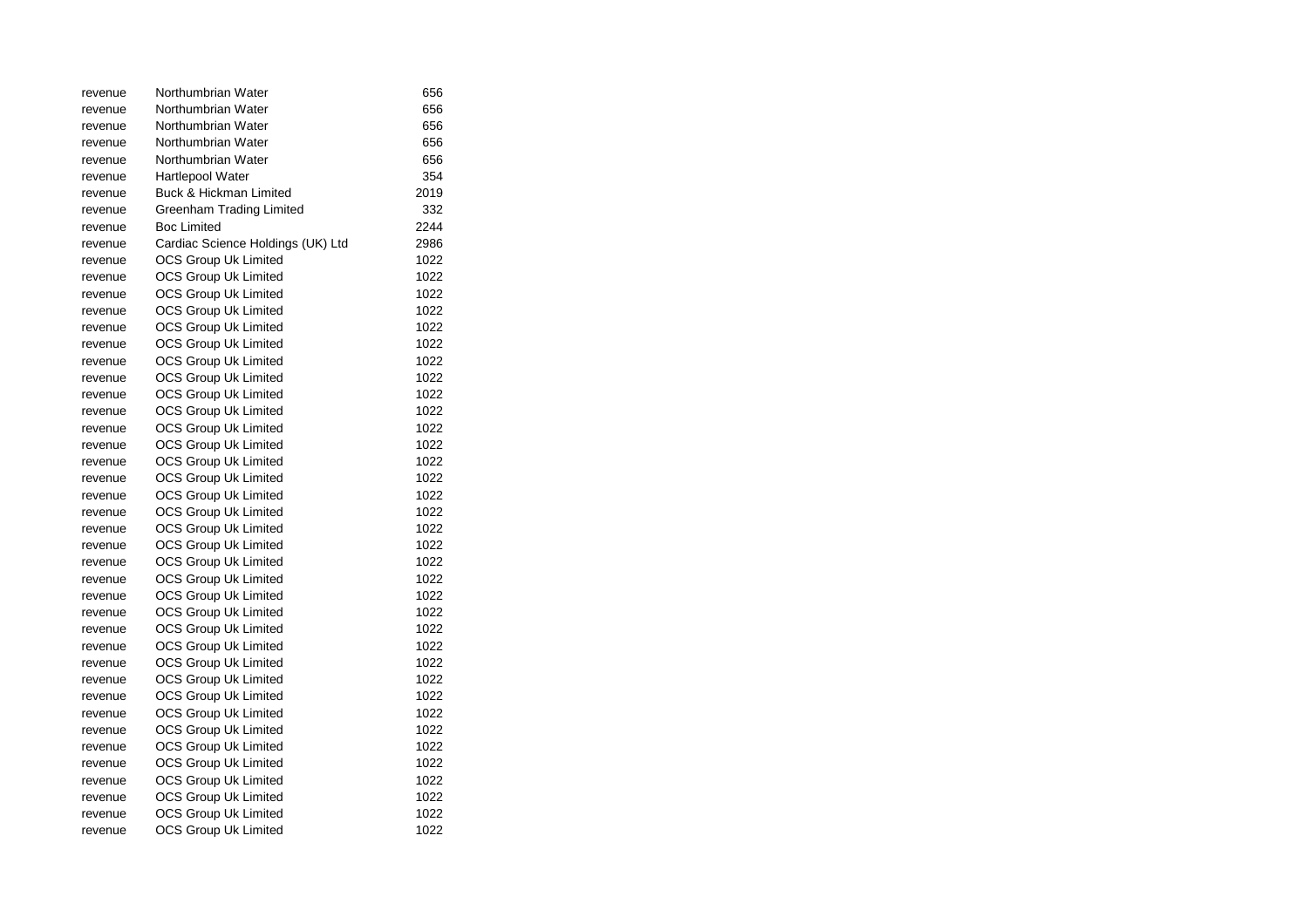| revenue | OCS Group Uk Limited               | 1022 |
|---------|------------------------------------|------|
| revenue | OCS Group Uk Limited               | 1022 |
| revenue | OCS Group Uk Limited               | 1022 |
| revenue | Redcar & Cleveland Borough Council | 512  |
| revenue | Redcar & Cleveland Borough Council | 512  |
| revenue | Redcar & Cleveland Borough Council | 512  |
| revenue | Redcar & Cleveland Borough Council | 512  |
| revenue | <b>Appleyard Security</b>          | 2259 |
| revenue | Harvest Energy Ltd                 | 2923 |
| revenue | Harvest Energy Ltd                 | 2923 |
| revenue | Harvest Energy Ltd                 | 2923 |
| revenue | Harvest Energy Ltd                 | 2923 |
| revenue | Inchcape Fleet Solutions           | 2583 |
| revenue | Inchcape Fleet Solutions           | 2583 |
| revenue | Angloco Ltd                        | 206  |
| revenue | <b>Gott Technical Services Ltd</b> | 2533 |
| revenue | J R Industries Limited             | 539  |
| revenue | <b>Bolt-Tech</b>                   | 1500 |
| revenue | <b>Fleet Factors Limited</b>       | 322  |
| revenue | Godiva Limited                     | 400  |
| revenue | Godiva Limited                     | 400  |
| revenue | Scania (Great Britain) Limited     | 702  |
| revenue | Scania (Great Britain) Limited     | 702  |
| revenue | Scania (Great Britain) Limited     | 702  |
| revenue | Scania (Great Britain) Limited     | 702  |
| revenue | Scania (Great Britain) Limited     | 702  |
| revenue | Cromwell Group (Holdings Ltd       | 540  |
| revenue | Snap on Tools Ltd                  | 446  |
| revenue | Goodyear Dunlop Uk Limited         | 954  |
| revenue | Arco Ltd                           | 168  |
| revenue | Coverall Pvc & Canvas Ltd          | 486  |
| revenue | Greenham Trading Limited           | 332  |
| revenue | Precision Units (Dorset)           | 1153 |
| revenue | Sabre Safety Ltd                   | 2956 |
| revenue | <b>Scott Safety</b>                | 815  |
| revenue | Interspiro Limited                 | 2806 |
| revenue | Interspiro Limited                 | 2806 |
| revenue | Glendale Presentation &            | 600  |
| revenue | Insight Direct (Uk) Limited        | 772  |
| revenue | <b>Ballyclare Ltd</b>              | 2958 |
| revenue | Berendsen UK Ltd                   | 713  |
| revenue | <b>Bristol Uniforms Limited</b>    | 197  |
| revenue | <b>Bristol Uniforms Limited</b>    | 197  |
| revenue | <b>Bristol Uniforms Limited</b>    | 197  |
| revenue | <b>Bristol Uniforms Limited</b>    | 197  |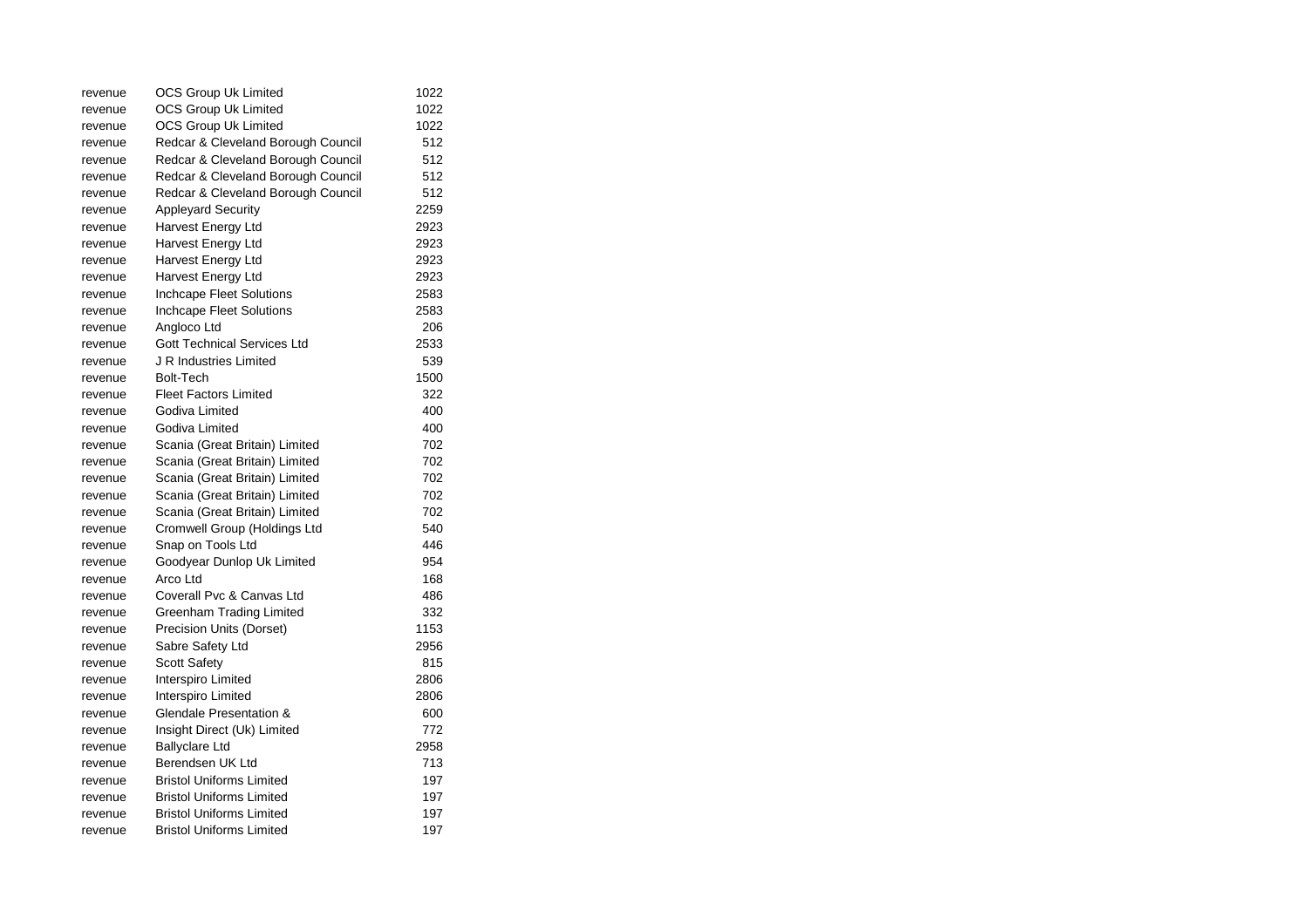| revenue | <b>Bristol Uniforms Limited</b>     | 197  |
|---------|-------------------------------------|------|
| revenue | <b>Bristol Uniforms Limited</b>     | 197  |
| revenue | <b>Bristol Uniforms Limited</b>     | 197  |
| revenue | <b>Bristol Uniforms Limited</b>     | 197  |
| revenue | <b>Bristol Uniforms Limited</b>     | 197  |
| revenue | <b>Bristol Uniforms Limited</b>     | 197  |
| revenue | Giffard Newton & Sons Ltd           | 176  |
| revenue | Rosenbauer UK plc                   | 2809 |
| revenue | Rosenbauer UK plc                   | 2809 |
| revenue | Rosenbauer UK plc                   | 2809 |
| revenue | Rosenbauer UK plc                   | 2809 |
| revenue | Rosenbauer UK plc (Do not Use)      | 2809 |
| revenue | Rosenbauer UK plc (Do not Use)      | 2809 |
| revenue | Rosenbauer UK plc (Do not Use)      | 2809 |
| revenue | Rosenbauer UK plc (Do not Use)      | 2809 |
| revenue | <b>SGS MIS Environmental Ltd</b>    | 403  |
| revenue | Virgin Media Payments Limited       | 792  |
| revenue | O2 (Uk) Limited                     | 779  |
| revenue | O2 (Uk) Limited                     | 779  |
| revenue | Orange Personal Comm Services Ltd   | 191  |
| revenue | Cyfas Systems                       | 1424 |
| revenue | Airwave Solutions Ltd               | 2685 |
| revenue | <b>Airwave Solutions Ltd</b>        | 2685 |
| revenue | Insight Direct (Uk) Limited         | 772  |
| revenue | <b>Concentrix Uk</b>                | 2151 |
| revenue | Hornbill Systems Limited            | 2337 |
| revenue | Insight Direct (Uk) Limited         | 772  |
| revenue | Dell Computer Corporation           | 179  |
| revenue | Insight Direct (Uk) Limited         | 772  |
| revenue | Insight Direct (Uk) Limited         | 772  |
| revenue | Insight Direct (Uk) Limited         | 772  |
| revenue | Insight Direct (Uk) Limited         | 772  |
| revenue | Insight Direct (Uk) Limited         | 772  |
| revenue | Computer Aided Development Corp Ltd | 2357 |
| revenue | Hornbill Systems Limited            | 2337 |
| revenue | Hornbill Systems Limited            | 2337 |
| revenue | Insight Direct (Uk) Limited         | 772  |
| revenue | Insight Direct (Uk) Limited         | 772  |
| revenue | Insight Direct (Uk) Limited         | 772  |
| revenue | Insight Direct (Uk) Limited         | 772  |
| revenue | Integralcomm.co.uk Ltd              | 3037 |
| revenue | <b>PHS Group Limited</b>            | 569  |
| revenue | Northumbrian Water                  | 656  |
| revenue | Northumbrian Water                  | 656  |
| revenue | Northumbrian Water                  | 656  |